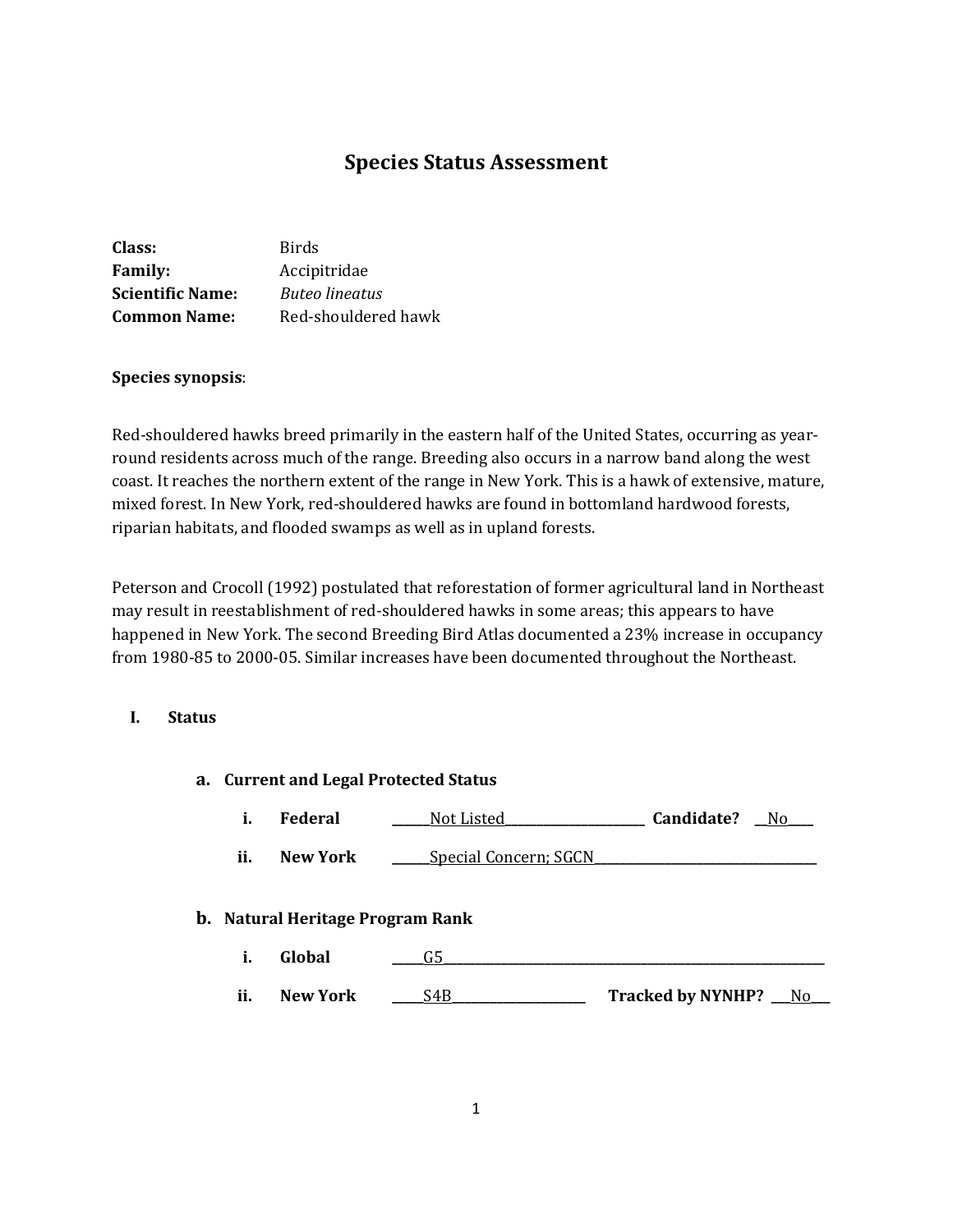# **Other Rank:**

New York Natural Heritage Program – Watch List USFWS – Migratory Nongame Bird of Management Concern

# **Status Discussion:**

Red-shouldered hawk is an uncommon breeder in New York, but it is increasing in most upstate areas. Common to very common migrant. In spring, it is most numerous along the shores of the Great Lakes; in fall, in the Hudson Valley. In winter it occurs casually throughout the state except in the Adirondacks (Crocoll 1998).

## **II. Abundance and Distribution Trends**

**a. North America**

**b**.

**i. Abundance**

| ____ declining <u>X</u> _increasing _____stable ____unknown |  |
|-------------------------------------------------------------|--|
| ii. Distribution:                                           |  |
| ___ declining <u>X</u> increasing ____ stable ____ unknown  |  |
| Time frame considered: 2000-2010                            |  |
|                                                             |  |
| Regional                                                    |  |
| <i>i.</i> Abundance                                         |  |
|                                                             |  |
| ii. Distribution:                                           |  |
|                                                             |  |
| <b>Regional Unit Considered:</b> Eastern BBS region         |  |

**Time Frame Considered: \_\_\_\_\_\_\_**2000-2010**\_\_\_\_\_\_\_\_\_\_\_\_\_\_\_\_\_\_\_\_\_\_\_\_\_\_\_\_\_\_\_\_\_\_\_**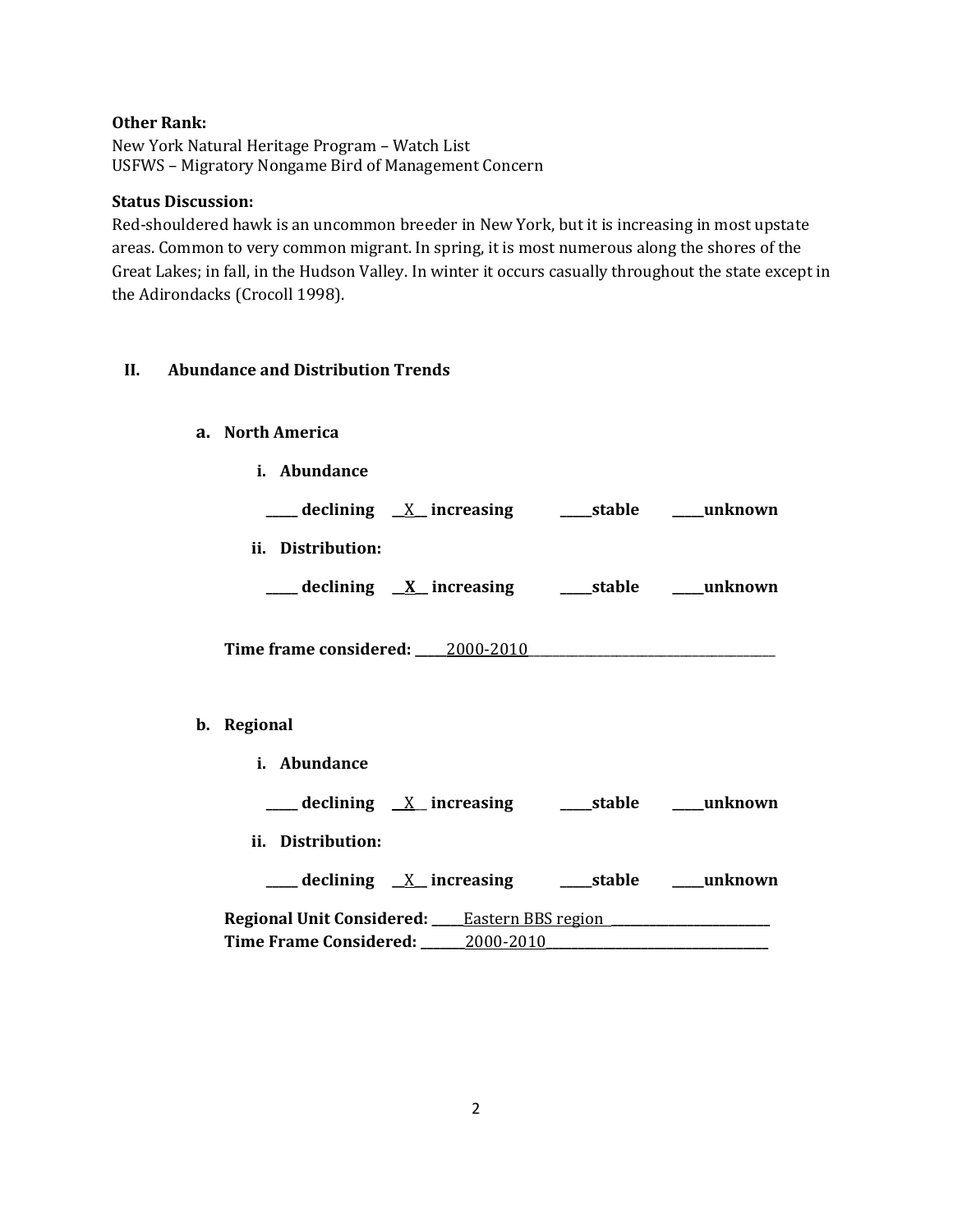**c. Adjacent States and Provinces**

| <b>CONNECTICUT</b>                                                     |                                                           |  |
|------------------------------------------------------------------------|-----------------------------------------------------------|--|
| i. Abundance                                                           |                                                           |  |
| ii. Distribution:                                                      |                                                           |  |
| Time frame considered: 2000-2010                                       |                                                           |  |
|                                                                        | MASSACHUSETTS Not Present ________ No data ______         |  |
| i. Abundance<br>ii. Distribution:                                      |                                                           |  |
|                                                                        |                                                           |  |
| Time frame considered: 1974-79 to 2007-11                              |                                                           |  |
| <b>NEW JERSEY</b>                                                      | <b>Not Present ___________    No data _______</b>         |  |
| i. Abundance                                                           |                                                           |  |
| ii. Distribution:                                                      | ___ declining ____increasing ______stable ___ X__ unknown |  |
| Listing Status: Endangered/Threatened (breeding/nonbreeding) SGCN? Yes |                                                           |  |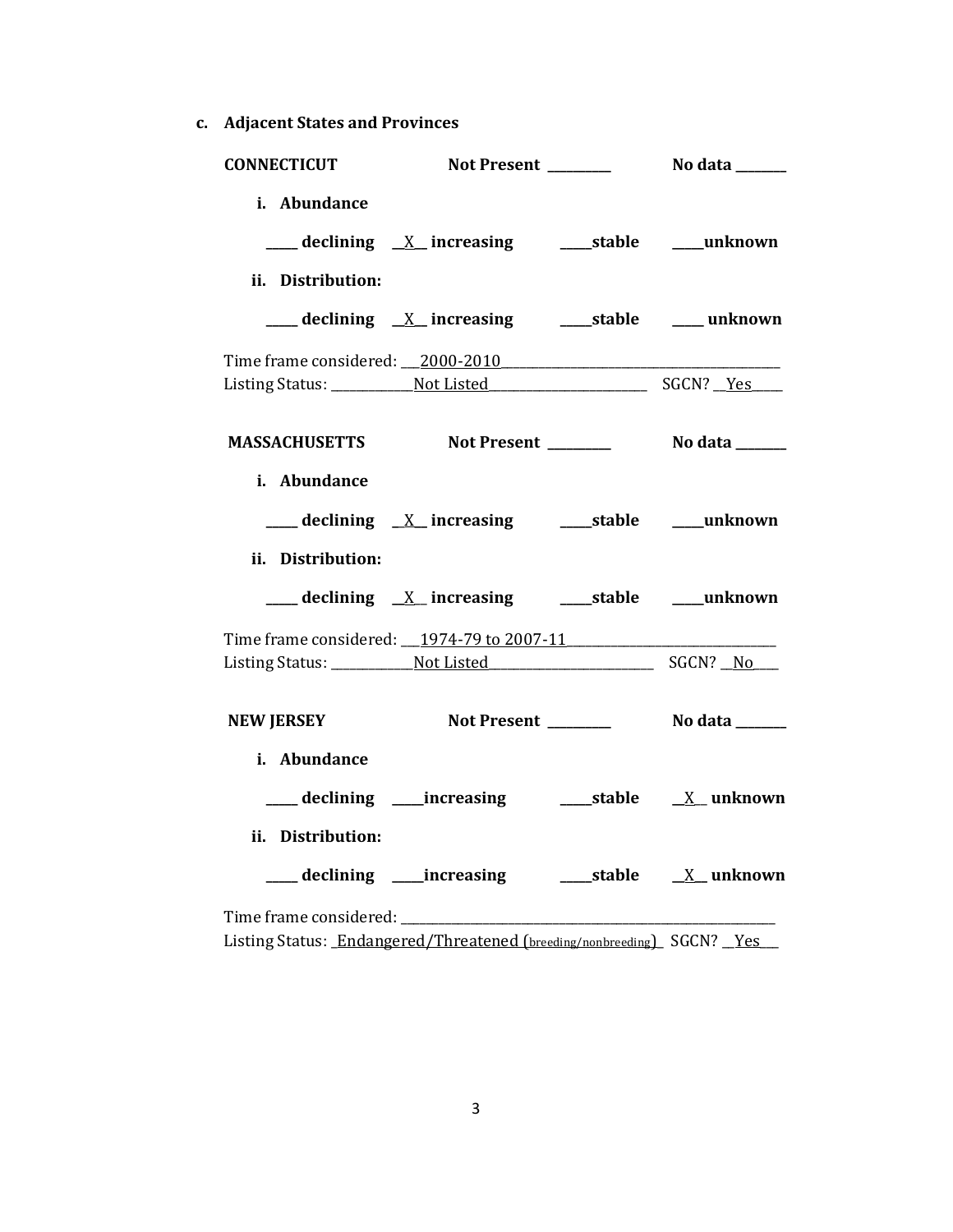| <b>ONTARIO</b>    | Not Present _______                                                                         | No data _______ |
|-------------------|---------------------------------------------------------------------------------------------|-----------------|
| i. Abundance      |                                                                                             |                 |
|                   | $\frac{1}{2}$ declining $\frac{1}{2}$ increasing $\frac{1}{2}$ stable $\frac{1}{2}$ unknown |                 |
| ii. Distribution: |                                                                                             |                 |
|                   |                                                                                             |                 |
|                   |                                                                                             |                 |
|                   |                                                                                             |                 |
|                   |                                                                                             |                 |
|                   | PENNSYLVANIA Not Present _________ No data ______                                           |                 |
| i. Abundance      |                                                                                             |                 |
|                   |                                                                                             |                 |
| ii. Distribution: |                                                                                             |                 |
|                   |                                                                                             |                 |
|                   | Time frame considered: 2000-2010                                                            |                 |
|                   |                                                                                             |                 |
| <b>QUEBEC</b>     | Not Present ________                                                                        | No data ______  |
| i. Abundance      |                                                                                             |                 |
|                   |                                                                                             |                 |
| ii. Distribution: |                                                                                             |                 |
|                   |                                                                                             |                 |
|                   | Time frame considered: 2000-2010                                                            |                 |
|                   |                                                                                             |                 |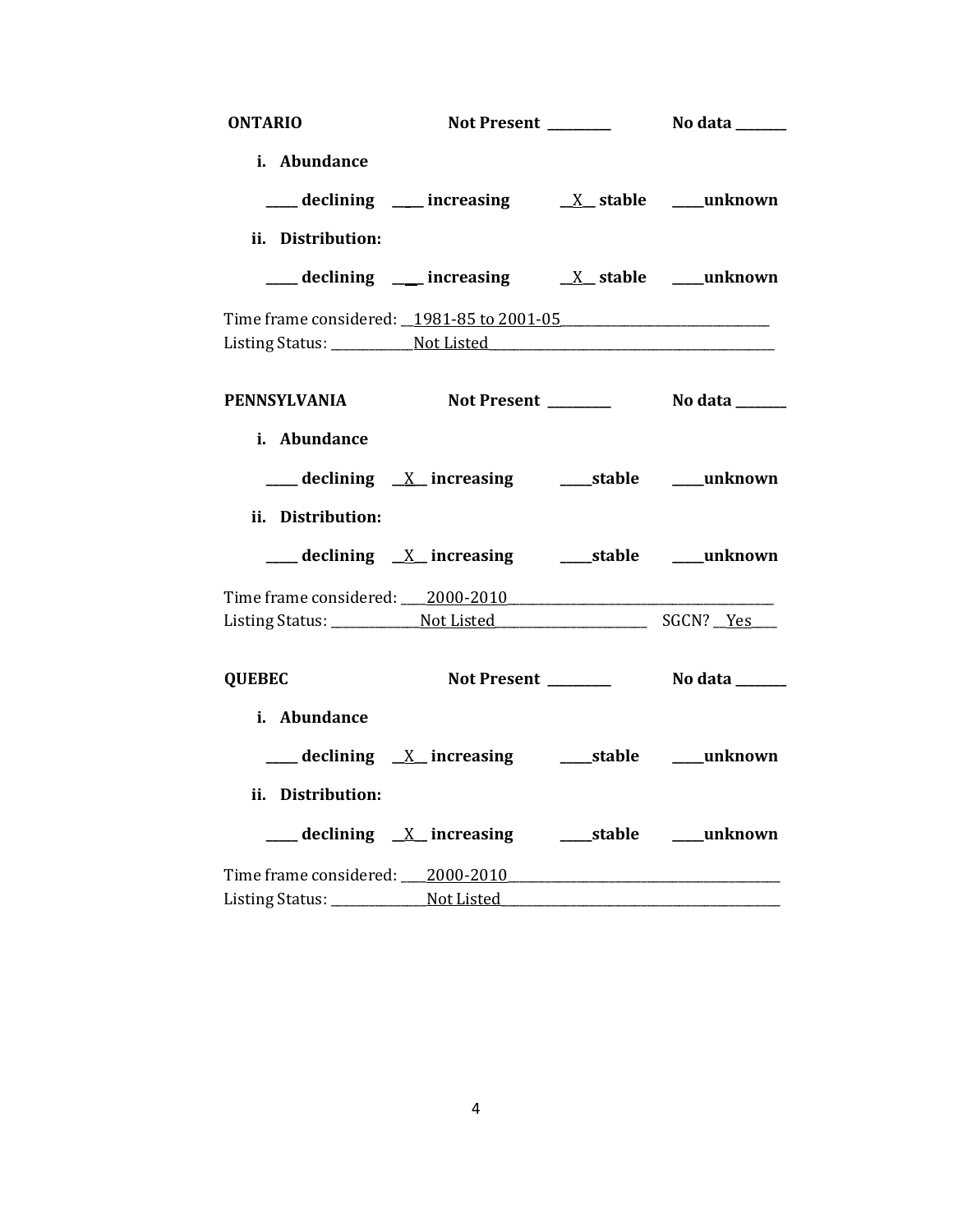| <b>VERMONT</b>                              |                                                                         |                |
|---------------------------------------------|-------------------------------------------------------------------------|----------------|
| i. Abundance                                |                                                                         |                |
|                                             |                                                                         |                |
| ii. Distribution:                           |                                                                         |                |
|                                             | $\underline{X}$ declining ____increasing __________stable ______unknown |                |
| Time frame considered: 1976-81 to 2003-2007 |                                                                         |                |
|                                             |                                                                         |                |
|                                             |                                                                         |                |
| d. NEW YORK                                 |                                                                         | No data ______ |
| i. Abundance                                |                                                                         |                |
|                                             |                                                                         |                |
| ii. Distribution:                           |                                                                         |                |
|                                             |                                                                         |                |
|                                             | Time frame considered: _____ 1980-85 to 2000-2005                       |                |

# **Monitoring in New York.**

Nest habitat monitoring around several individual nests in central New York occurs as part of a timber harvest management project (S.T. Crocoll, pers. comm.).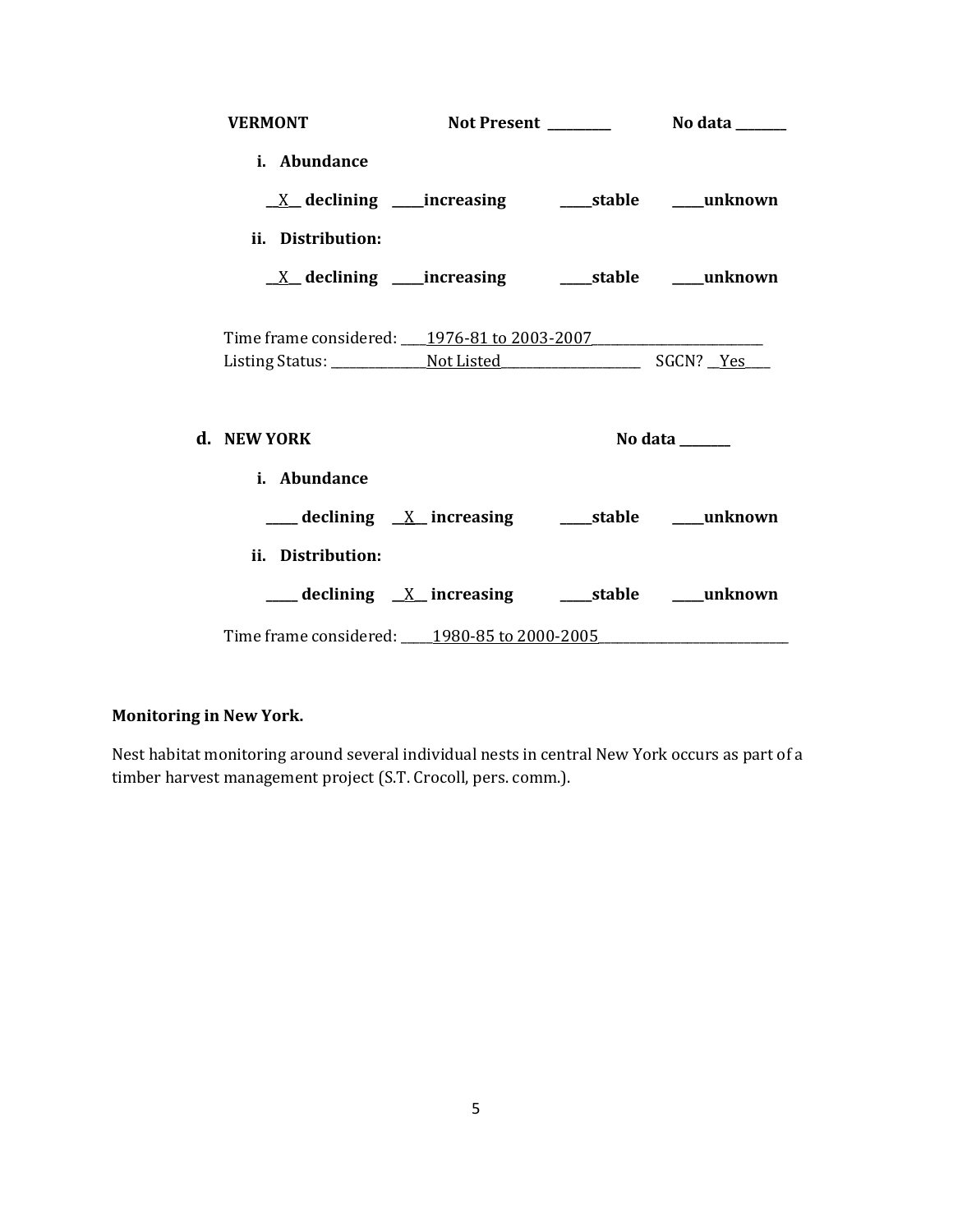## **Trends Discussion:**

The second Breeding Bird Atlas in New York documented a 23% increase in red-shouldered hawk occupancy from 1980-85 to 2000-05. Increases were apparent in the Hudson Valley, Catskill Peaks, western Appalachian Plateau, Oswego Lowlands, and Tug Hill Transition. This hawk disappeared from the Coastal Lowlands in the past 20 years, suggesting that the marginal population there could not survive the pressures of extensive human development (Crocoll 2008).

Breeding Bird Survey data for New York are sparse, as the protocol is not always reliable for hawks, but they show no significant trend over the past 20 years. Breeding Bird Survey trends for North America show a significant increase in red-shouldered hawk abundance of 3.0% per year from 1966 to 2011 and a significant increase of 3.25% per year from 2000-2010. Hawk migration count data indicate that populations in the East have shown no long-term geographic trends over the past 30 years (Farmer et al. 2008).

The population in Ontario has been stable over the last 10 to 20 years but it is small and depressed relative to its historic abundance (Crewe and Badzinski 2006).



**Figure 1**. Range of red-shouldered hawk in North America (Birds of North America Online).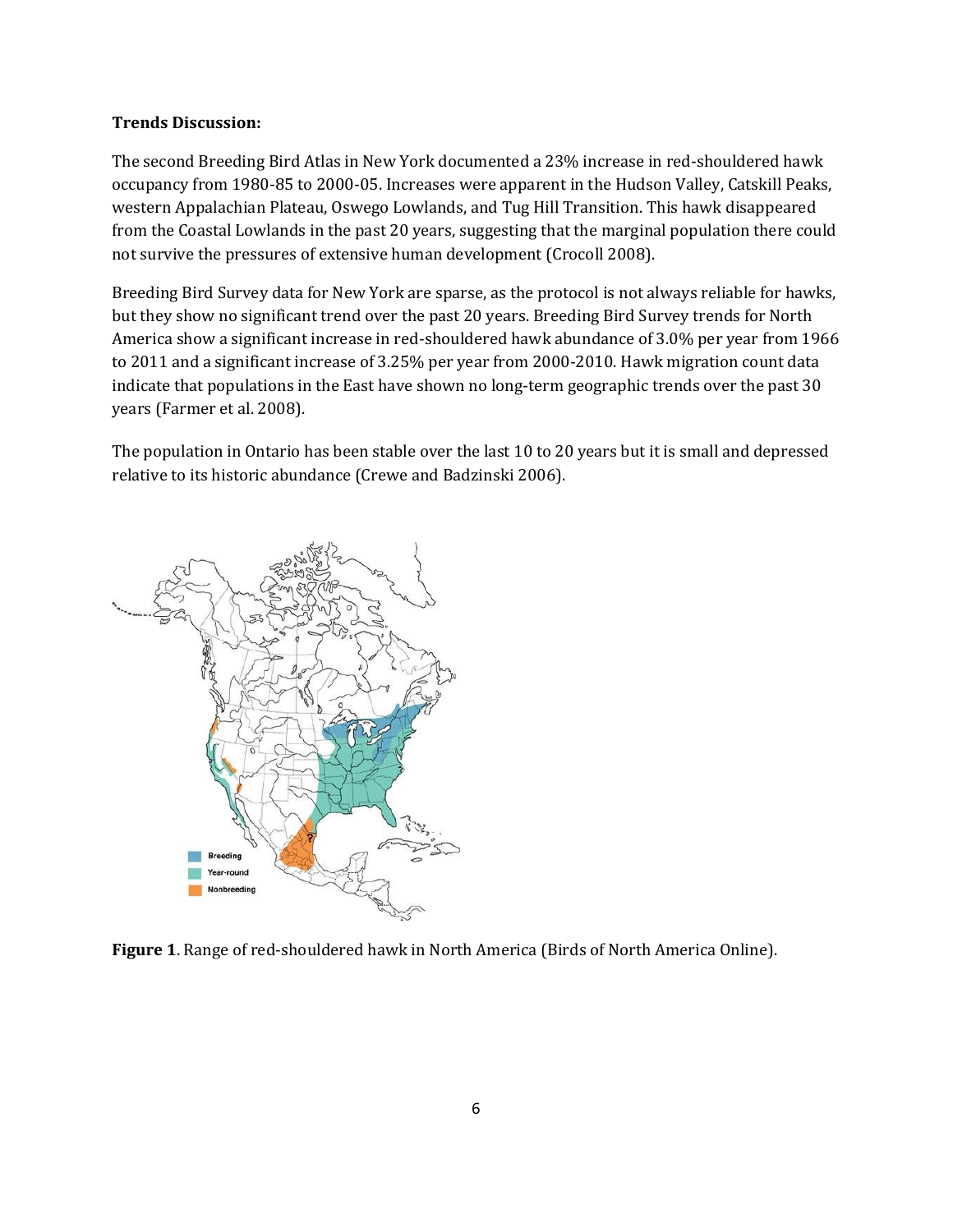

**Figure 2**. Known occurrences from the NYS Breeding Bird Atlas (McGowan and Corwin 2008).



**Figure 3**. Conservation status of the red-shouldered hawk in North America (NatureServe 2012).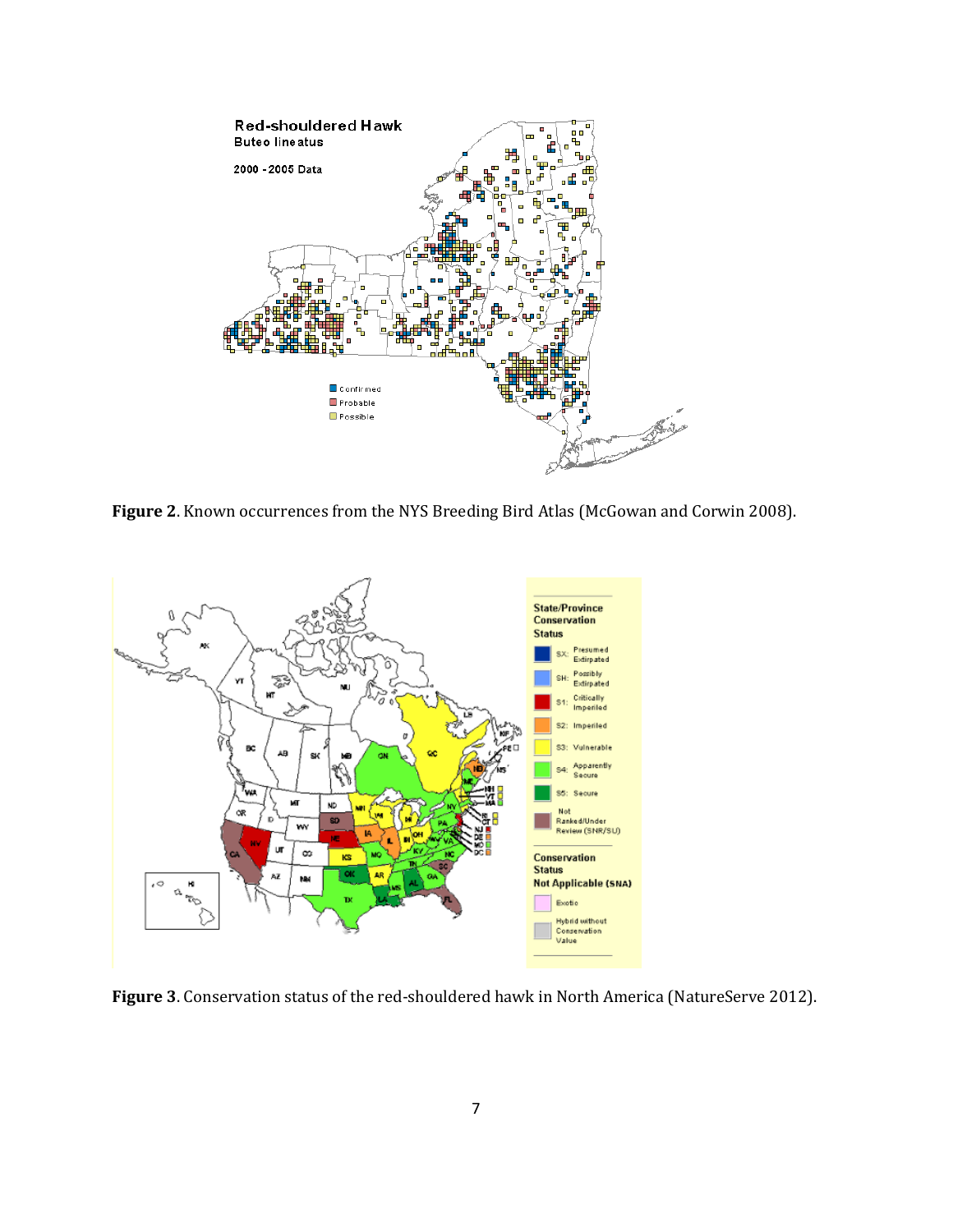#### **III. New York Rarity, if known:**

| <b>Historic</b> | # of Animals | # of Locations | % of State |
|-----------------|--------------|----------------|------------|
| prior to 1970   |              |                |            |
| prior to 1980   |              |                |            |
| prior to 1990   |              |                |            |

#### **Details of historic occurrence:**

The first Breeding Bird Atlas (1980-85) documented occupancy in a total of 702 survey blocks statewide, 15% of which were Confirmed breeding. Records were concentrated in the Appalachian Plateau, Catskill Peaks, and the Tug Hill Transition.

| Current | # of Animals | # of Locations | % of State |
|---------|--------------|----------------|------------|
|         | ________     |                | 1604       |

#### **Details of current occurrence:**

The second Breeding Bird Atlas (2000-05) documented occupancy in a total of 865 survey blocks statewide, 22% of which were Confirmed breeding. The Hudson Valley and areas of concentration identified during the first Atlas showed increases. No records were reported on the Coastal Lowlands and the species remained absent from the Great Lakes Plain. There was probable under-reporting during the first Atlas due to survey coverage of raptors (S.T. Crocoll, pers. comm.).

## **New York's Contribution to Species North American Range:**

| % of NA Range in New York | <b>Classification of New York Range</b> |
|---------------------------|-----------------------------------------|
| $-0.5\%$                  | X Core                                  |
| $-6.10\%$                 | __ Peripheral                           |
| $X = 11 - 25\%$           | ___ Disjunct                            |
| $26 - 50\%$               | Distance to core population:            |
| $-250%$                   |                                         |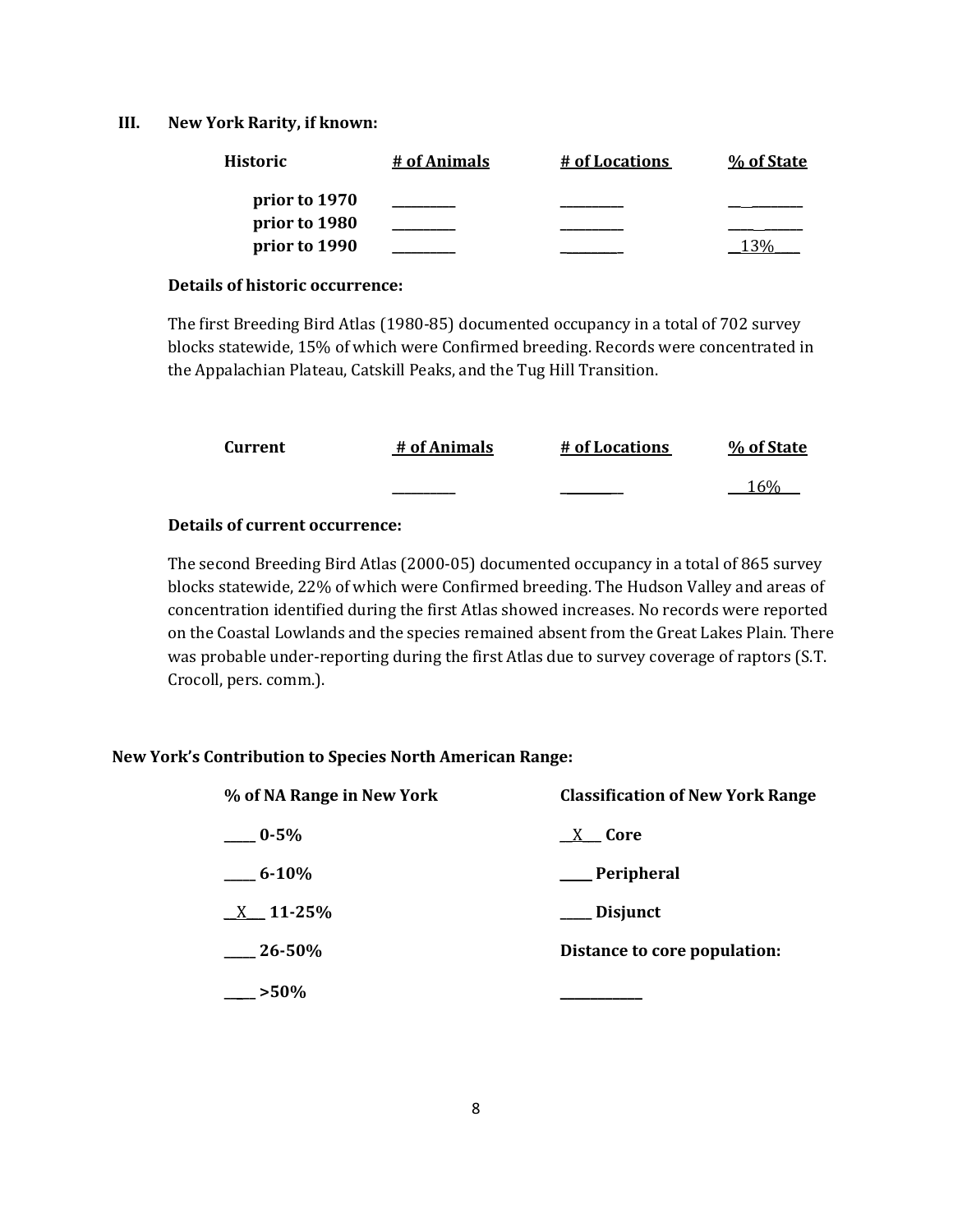# **IV. Primary Habitat or Community Type:**

- 1. Mixed Northern Hardwoods
- 2. Plantation and Disturbed Land Pioneer Forests
- 3. Oak Forest
- 4. Floodplain Forest
- 5. Riparian
- 6. Hardwood Swamp

#### **Habitat or Community Type Trend in New York:**

| <b>Declining</b>           | $X_{\mathsf{A}}$ Stable                 | <b>Increasing</b> |                      | Unknown |
|----------------------------|-----------------------------------------|-------------------|----------------------|---------|
|                            | Time frame of decline/increase: _______ |                   |                      |         |
| <b>Habitat Specialist?</b> |                                         | Yes               | - No<br>$\mathsf{X}$ |         |
| <b>Indicator Species?</b>  |                                         | Yes               | N <sub>0</sub>       |         |

#### **Habitat Discussion:**

Red-shouldered hawk is a bird of extensive, mature forests with a preference for bottomland hardwood forests, riparian areas, and flooded swamps (Dykstra et al. 2008). It prefers large expanses of habitat.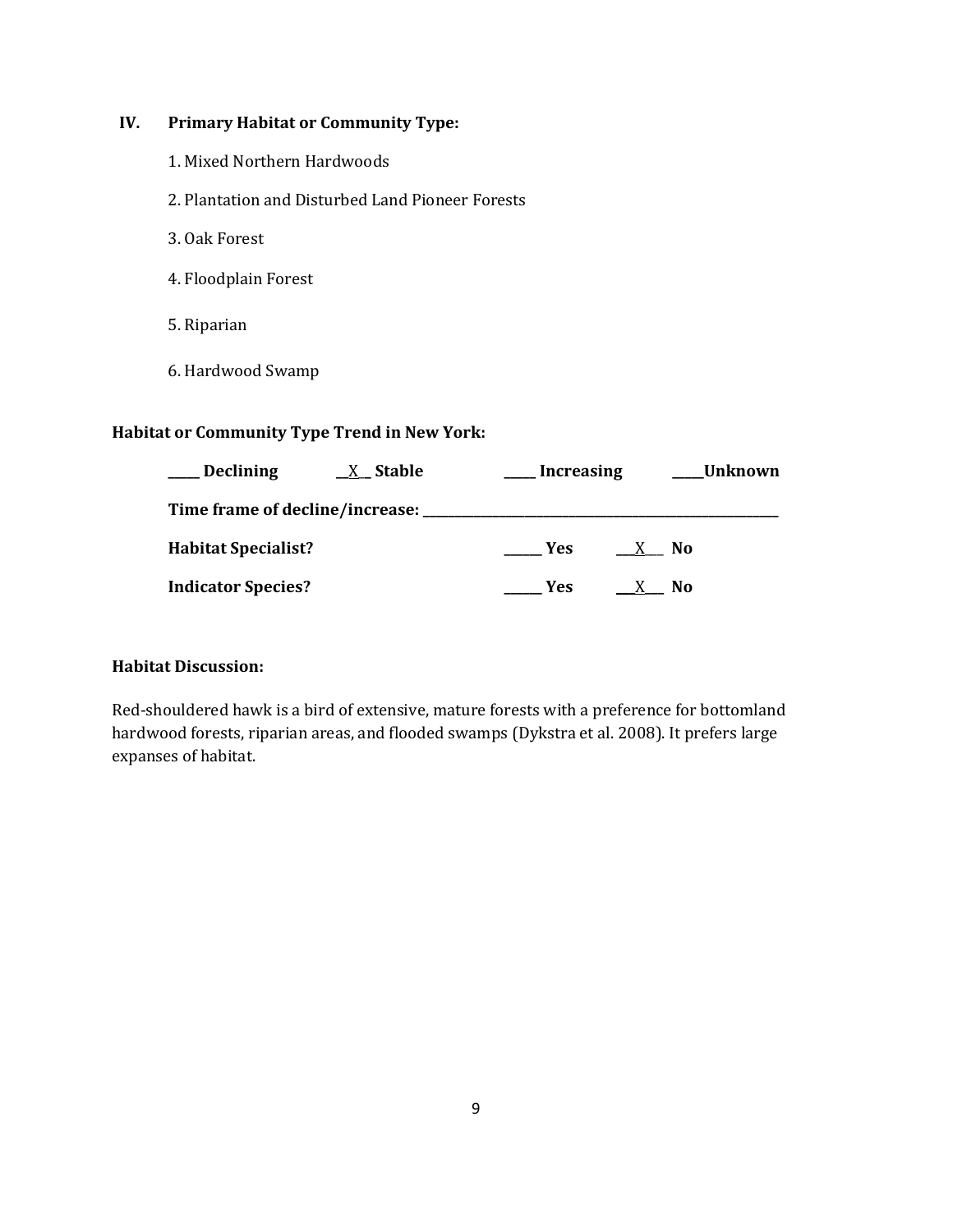- **V. New York Species Demographics and Life History**
	- **\_\_**X**\_\_ Breeder in New York**
		- **\_\_**X**\_\_ Summer Resident**

**\_\_**X**\_\_ Winter Resident**

**\_\_\_\_\_ Anadromous**

**\_\_\_\_\_ Non-breeder in New York**

- **\_\_\_\_\_ Summer Resident**
- **\_\_\_\_\_ Winter Resident**
- **\_\_\_\_\_ Catadromous**
- **\_\_\_\_\_ Migratory only**
- **\_\_\_\_\_Unknown**

# **Species Demographics and Life History Discussion:**

Red-shouldered hawks usually do not breed until  $\geq 1$  year old, but yearlings reported breeding with adults (Henny et al. 1973, Wiley 1975, Apanius 1977). Females are more common as yearling breeders than males, and pairs appear to breed once per year. Nest success and number of fledglings produced per nest vary widely and annually; variables include food supply and timing of nesting. Some populations at the northern edge of the species' range have very low productivity (McLeod 1996), possibly due to decreased food supply and spring ice and snowstorms. Data available to calculate lifetime reproductive success are insufficient (Dykstra et al. 2008).

In one study of 899 nestlings banded 1955-2002 in southwestern Ohio and northern Kentucky, analyses indicated that 50% of hawks were dead by age 1.2 yr, 75% by 2.4 yr, and 95% by 5.2 yr (Dykstra et al. 2004). Longevity records include a recovered bird 19 years, 11 months (Clapp et al. 1982) and a 26-year-old female in San Diego County, CA (P. Bloom, pers. comm.).

In addition to predation, mortality caused by trapping, shooting, and road kills (Keran 1981). High wind may dislodge nests or blow down nest trees, causing failure (Wiley 1975, Dijak et al. 1990, J. Jacobs pers. comm.). Indirect nest failure may be caused by timber harvest activity near an active nest (S.T. Crocoll, pers. obs.).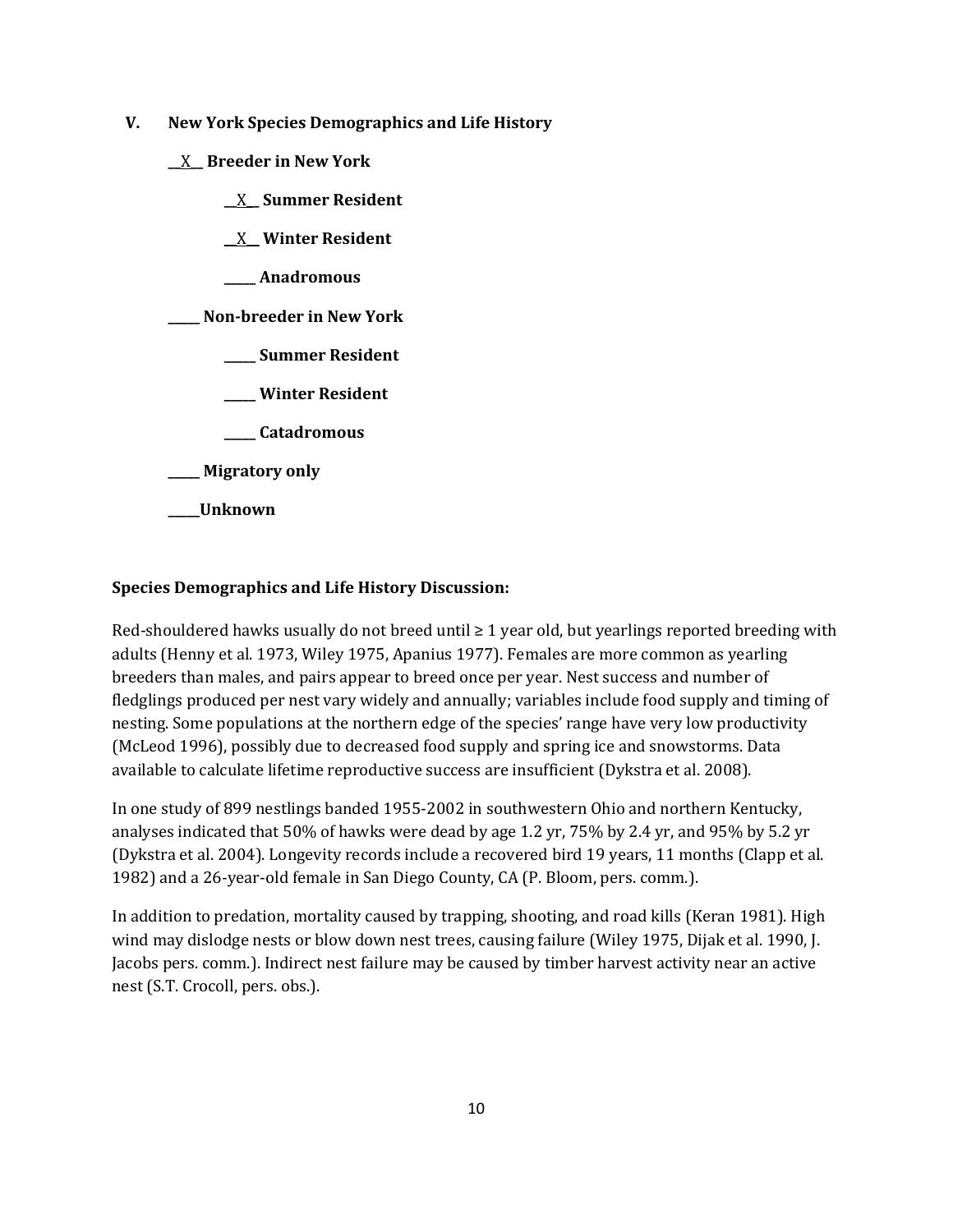#### **VI. Threats:**

At 7 of 10 failed nests in 1 year in California in the 1970s, nest failure was caused by human disturbance near the nest, logging and other forestry practices, and climbing of nest trees and removal of young for falconry (Wiley 1975). Disturbance from human activities was thought to have caused red-shouldered hawks to retreat into remote areas in the Pequannock watershed of New Jersey (Bosakowski and Smith 1989). Others, however, have found this species to be tolerant of human presence around nest sites (Bloom and McCrary 1996, Wheeler 2003a, G. Johnson and J. Bednarz pers. comm.).

Cutting of large contiguous forest tracts is thought to have brought declines of breeding populations in several areas (Brown 1971, Woodrey 1986, Hands et al. 1989, Preston et al. 1989, Peterson and Crocoll 1992). Break-up of contiguous forest into small blocks of forest surrounded by other habitat has created habitat more suitable to the larger and more aggressive great horned owl and red-tailed hawk, the red-shouldered hawk's closest competitor (Bednarz and Dinsmore 1981, 1982, Bryant 1986). Even selective thinning of forest has favored great horned owls in Wisconsin, reducing numbers of red-shouldered hawks there.

Several insecticides and industrial chemicals have been found in eggs and body tissues: DDE, DDD, DDT, dieldrin, heptachlor epoxide, hexochlorobenzine, mercury, chlordane, dieldrin, Furadan 10, and organochlorine and polychlorinated biphenyls (Havera and Duzan 1986, Hands et al. 1989). Eggshell thinning has been less extensive in red-shouldered hawks than in other raptors. Adults have died from a combination of chlordane, heptachlor epoxide, and dieldrin (Blus et al. 1983) and Furadan 10 (Balcomb 1983).

## **Are there regulatory mechanisms that protect the species or its habitat in New York?**

**\_\_\_\_\_\_ No \_\_\_\_\_ Unknown \_\_**X**\_\_\_ Yes** 

The red-shouldered hawk is protected by the Migratory Bird Treaty Act.

# **Describe knowledge of management/conservation actions that are needed for recovery/conservation, or to eliminate, minimize, or compensate for the identified threats:**

Large areas of contiguous forest are beneficial for this species. Opinions differ about need for creating small openings in forest. Because the red-shouldered hawk has so frequently been associated with water (wetlands, ponds, or other), preservation, maintenance, or even construction of appropriate water bodies may be useful for conservation and management.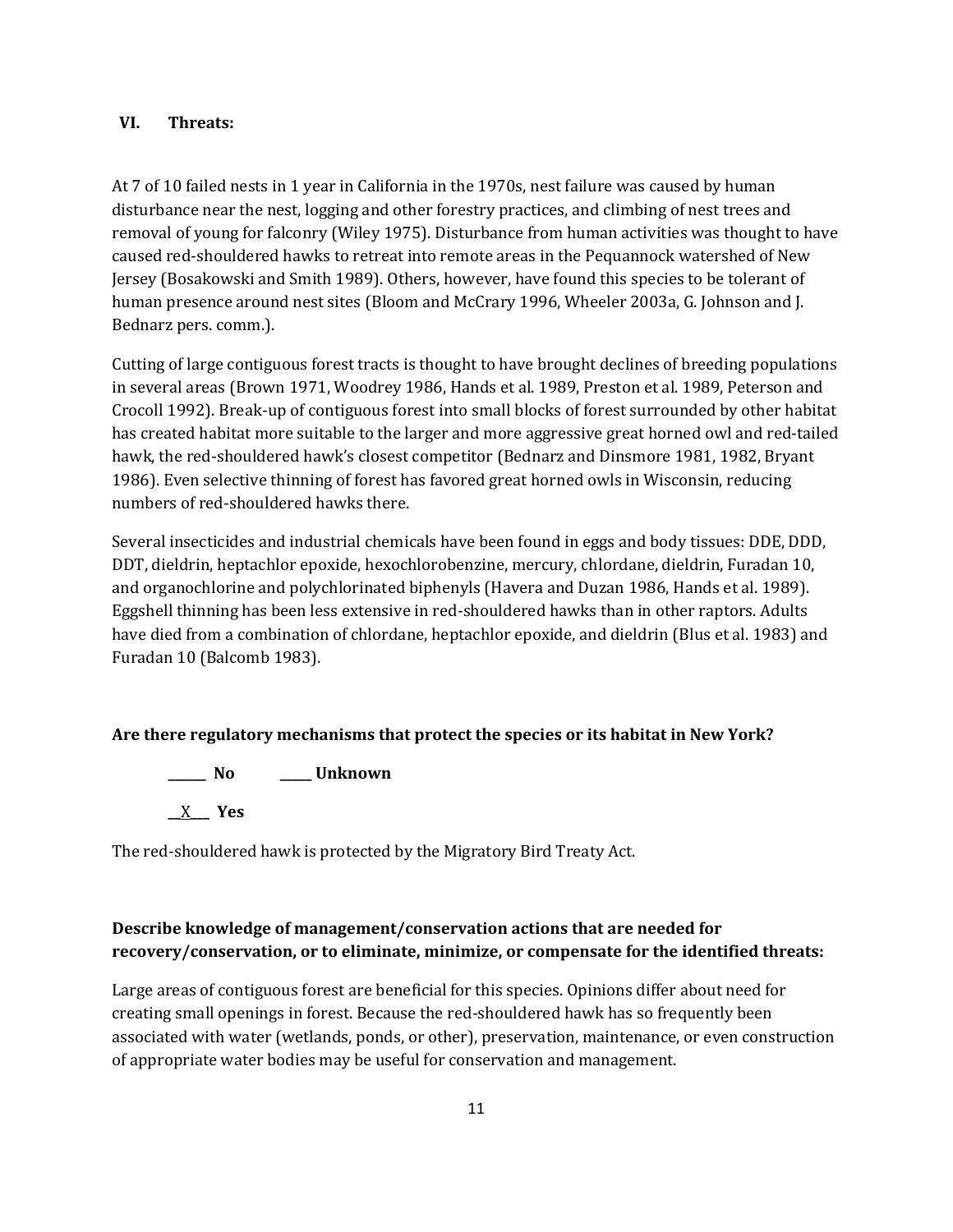Recommendations by Crocoll (2012):

- No disturbance to nest territory from 1 March to 31 July
- Maintain a tree canopy closure in the territory of greater than 70%
- The tree density should be about 240 trees per hectare
- An uncut buffer of 100m should be maintained around active nests
- Single tree selection appears to have less impact on nesting than other harvest methods

Conservation actions following IUCN taxonomy are categorized in the table below.

| <b>Conservation Actions</b>      |                                     |  |
|----------------------------------|-------------------------------------|--|
| <b>Action Category</b><br>Action |                                     |  |
| Land/Water Protection            | Resource/Habitat Protection         |  |
| Land/Water Management            | Site/Area Management                |  |
| Land/Water Management            | Habitat/Natural Process Restoration |  |

The Comprehensive Wildlife Conservation Strategy (NYSDEC 2005) includes recommendations for the following actions for forest breeding raptors, which includes red-shouldered hawk.

#### **Habitat management:**

Habitat management for all these species (except the golden eagle, which is effectively extirpated as a breeder) is largely unknown and it is therefore important to experiment with different techniques. Examples include different cutting regimes and different buffer distances (and potentially fire management where appropriate), in both hardwoods and conifers (plantations and native).

## **VII. References**

Apanius, V. 1977. Red-shouldered Hawks in juvenile plumage nest successfully. Auk 94(3):585-585.

Balcomb, R. 1983. Secondary poisoning of Red-shouldered Hawks with carbofuran. Journal of Wildlife Management 47(4):1129-1132.

Bednarz, J. C. and J. J. Dinsmore. 1981. Status, habitat use, and management of Red-shouldered Hawks in Iowa. Journal of Wildlife Management 45(1):236-241.

Bednarz, J. C. and J. J. Dinsmore. 1982. Nest sites and habitat of Red-shouldered Hawks Buteo lineatus and Red-tailed Hawks Buteo jamaicensis in Iowa USA. Wilson Bulletin 94(1):31-45.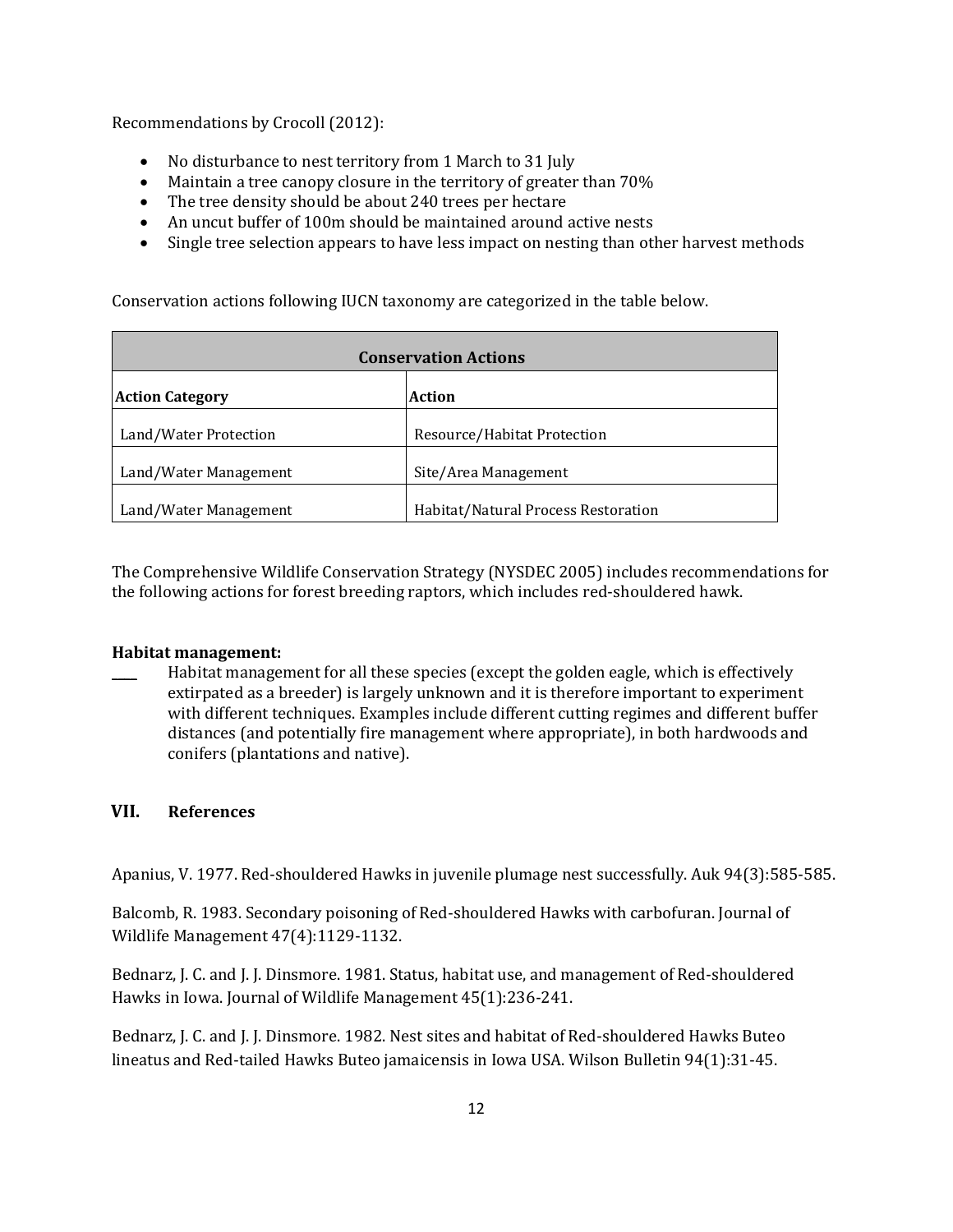Bloom, P. H., Michael D. McCrary, David M. Bird, Daniel E. Varland, and Juan Jose Negro. 1996. The urban Buteo: Red-shouldered Hawks in southern California. Pages 31-39 *in* Raptors in human landscapes: Adaptations to built and cultivated environments. (Varland, D. E. and Negro, J. J., Ed.). Academic Press Limited, London.

Blus, L. J., O. H. Pattee, C. J. Henny, and R. M. Prouty. 1983. 1st Records Of Chlordane-Related Mortality In Wild Birds. Journal of Wildlife Management 47(1):196-198.

Bosakowski, T. and D. G. Smith. 1989. Survey of the woodland raptor community in the Pequannnock Watershed. Ph.D. dissertation, Rutger University.

Brown, W. H. 1971. Winter population trends in the red-shouldered hawk. American Birds 25(5):813-817.

Bryant, A. A. 1986. Influence of selective logging on Red-shouldered Hawks, *Buteo-lineatus*, in Waterloo region, Ontario, 1953-1978. Canadian Field-Naturalist 100(4):520-525.

Clapp, R. B., M. K. Klimkiewicz, and J. H. Kennard. 1982. Longevity records of North American birds - Gaviidae through Alcidae. Journal of Field Ornithology 53(2):81-124.

Crewe, T. and D. Badzinski. 2006. Red-shouldered and spring woodpecker survey. 2005 Final Report. Published by Bird Studies Canada, Port Rowan, ON.

Crocoll, S. T. 1998. Red-shouldered Hawk, *Buteo lineatus*. Pages 191-193 in Bull's Birds of New York State (E. Levine, ed.). Cornell University Press, Ithaca, NY.

Crocoll, S.T. 2012. Raptor management on New York State forests. Unpublished report. New York State Department of Environmental Conservation , Albany, NY.

Dijak, W. D., B. Tannenbaum, and M. A. Parker. 1990. Nest-site characteristics affecting success and reuse of Red-shouldered Hawk nests. Wilson Bulletin 102(3):480-486.

Dykstra, C. R., J.L. Hays and S.T. Crocoll. 2008. Red-shouldered Hawk (*Buteo lineatus*), The Birds of North America Online (A. Poole, Ed.). Ithaca: Cornell Lab of Ornithology; Retrieved from the Birds of North America Online: http://bna.birds.cornell.edu/bna/species/107 doi:10.2173/bna.107

Dykstra, C. R., J. L. Hays, M. M. Simon, J. B. Holt, G. R. Austng, and F. B. Daniel. 2004. Dispersal and mortality of Red-shouldered Hawks banded in Ohio. Journal of Raptor Research 38(4):304-311.

Farmer, C. J., R. J. Bell, B. Drolet, L. J. Goodrich, E. Greenstone, D. Grove, D. J. T. Hussell, D. Mizrahi, F. J. Nicoletti, and J. Sodergren. 2008. Trends in autumn counts of migratory raptors in northeastern North America, 1974-2004. Pages 179-215 *in* K. L. Bildstein, J. P. Smith, E. Ruelas Inzunza, and R. R. Veit (eds.) , State of North America's birds of prey. Nuttall Ornithological Club and American Ornithologists' Union, Cambridge, MA and Washington, D.C.